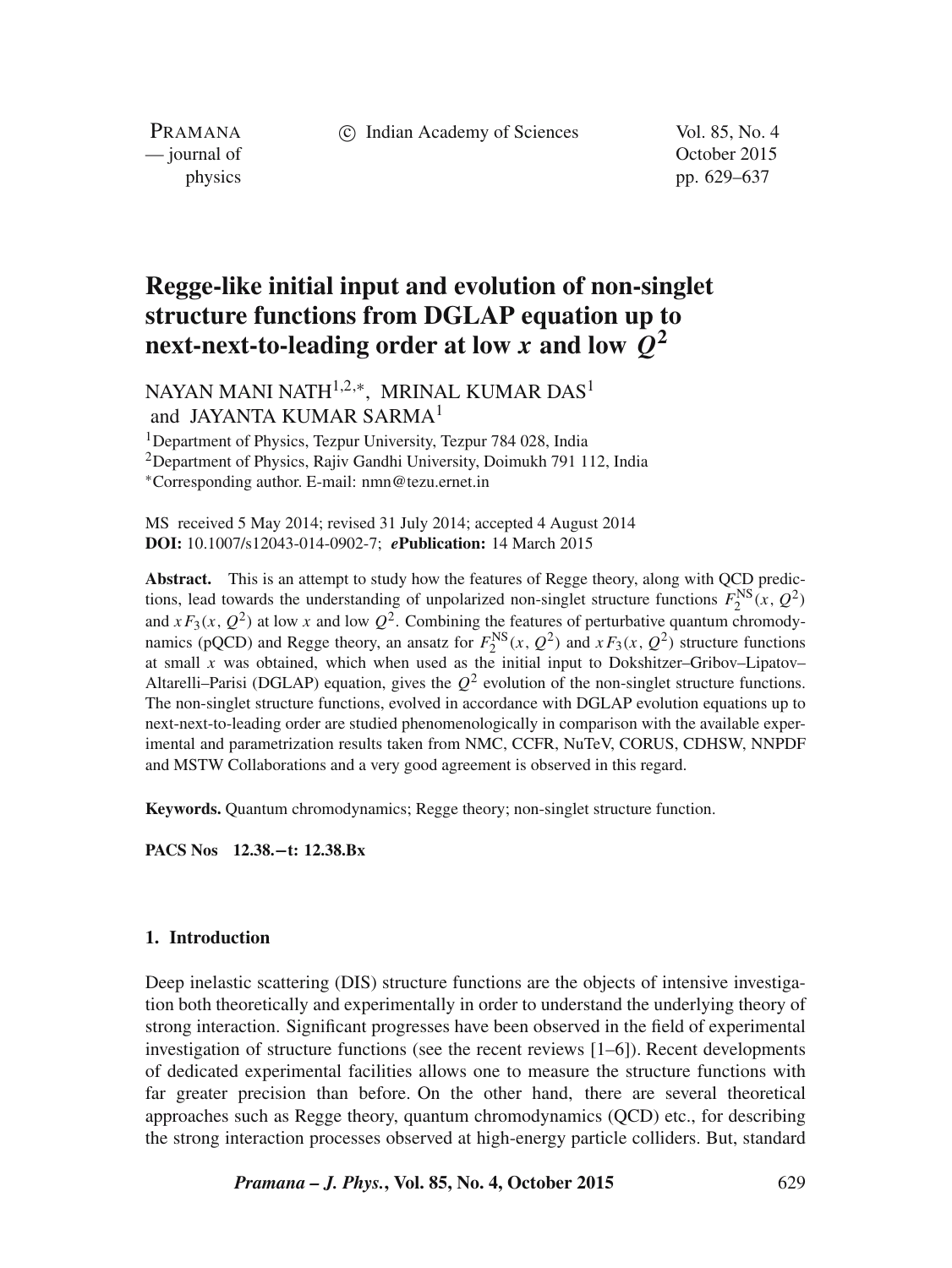and the most widespread for the theoretical investigation of DIS structure functions is the Dokshitzer–Gribov–Lipatov–Altarelli–Parisi (DGLAP) evolution equations [7–10], developed within perturbative QCD (PQCD) formalism. Although, in PQCD, the structure functions are predicted in accordance with DGLAP equations, predictive power of DGLAP evolution equations is limited. They cannot predict the initial values from which the evolution starts. There are several numerical as well as analytical methods  $[11-19]$ to solve DGLAP equations, but usually structure functions from DGLAP evolution equations are determined by considering an initial distribution of the structure function at a fixed  $Q^2$ , which is characterized by some free parameters and the parameters are determined by fitting the parametrization with the available experimental data. On the other hand, this requirement of initial distribution at fixed  $Q^2$  can be obtained from Regge theory and there are many experiments [1,19–29] which use the Regge theory for predicting the initial input of DGLAP evolution equation to obtain the structure functions. Although many parametrizations are available in previous works to predict the initial distribution of structure functions, most of them are with several parameters. Again, a parametrization with a large number of parameters creates difficulties in obtaining best fitting, which in turn leads towards the inaccuracy in results. Thus, explorations of the possibility of obtaining accurate solutions of DGLAP evolution equations with less number of parameters are always interesting. Under these motivations, here we have investigated the usefulness of a simple Regge-inspired model as the initial input to DGLAP evolution equation to determine the structure functions. This investigation is performed by means of unpolarized non-singlet structure functions  $F_2^{\text{NS}}(x, Q^2)$  and  $xF_3(x, Q^2)$ , which are considered as the starting ground for theoretical description of DIS structure functions. Besides being interesting in themselves, another significant advantage is that QCD analysis by means of non-singlet structure functions is comparatively technically simpler. Again, our investigation is restricted within the kinematical region for  $x \leq 0.045$  and  $Q^2 \le 20 \,\text{GeV}^2$ .

The paper is organized as follows. Section 2 introduces models for  $F_2^{\text{NS}}(x, Q^2)$  and  $xF_3(x, Q^2)$  structure functions by combining features of Regge theory and pQCD. In §3, DGLAP evolution equations in leading order (LO), next-to-leading order (NLO) and next-next-to-leading order (NNLO) are solved for  $F_2^{\text{NS}}(x, Q^2)$  and  $xF_3(x, Q^2)$  structure functions and phenomenological analysis is performed in comparison with different results taken from NMC [29], CCFR [30], NuTeV [31], CHORUS [32], CDHSW [33], NNPDF [34] and MSTW [35] Collaborations and finally, in §4, the paper is concluded with a brief discussion.

#### **2. Regge-inspired models for non-singlet structure functions**

In Regge theory, the x dependency of the non-singlet structure functions  $F_2^{\text{NS}}(x, Q^2)$  and  $xF_3(x, Q^2)$  are described with the power laws [1,23,36,37],

$$
F_2^{\text{NS}}(x) = B_2^{\text{NS}} x^{1-\alpha_{A_2}(0)}\tag{1}
$$

and

$$
x F_3(x) = B_3^{\text{NS}} x^{1 - \alpha_{A_2}(0)}, \tag{2}
$$

630 *Pramana – J. Phys.***, Vol. 85, No. 4, October 2015**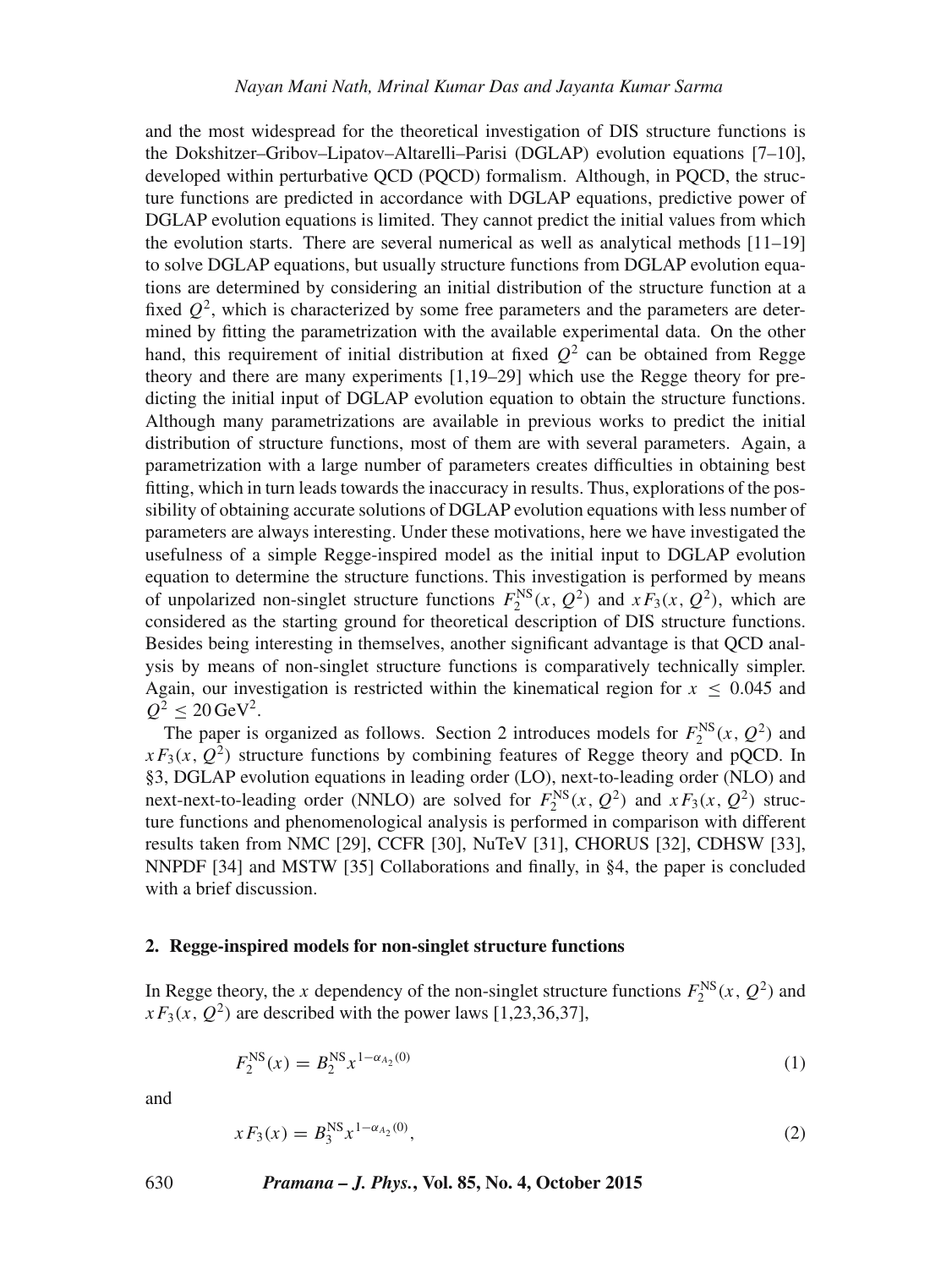respectively. Here  $\alpha_{A_2}(0)$  is the intercept of the  $A_2$  Regge trajectory. For  $\alpha_{A_2}(0) \approx 0.5$ this behaviour is stable against the LO QCD evolution. Thus the stable small  $x$  behaviour of the unpolarized non-singlet structure functions can be expressed, with respect to Regge theory as

$$
F_2^{\text{NS}}(x) = B_2^{\text{NS}} x^{0.5}
$$
 (3)

and

$$
xF_3(x) = B_3^{\text{NS}} x^{0.5}.
$$
 (4)

Besides being  $x$ -dependent, the structure functions, in accordance with QCD predictions, are also dependent on  $Q^2$ . The Bjorken scaling violation or the  $Q^2$  dependence of the structure functions is one of the significant predictions of QCD and recent experiments also reveal the evidence of  $O^2$  dependency of the structure functions even at small x. Thus, in compliance with Regge theory, all the dependence on  $Q^2$  is expected to be in  $B_{(i=2,3)}^{\text{NS}}(Q^2)$ . Hence incorporating the  $Q^2$  behaviour to the structure functions, eqs (3) and (4) in terms of the function  $B_{(i=2,3)}^{\text{NS}}(Q^2)$ , gives the QCD-modified Regge-like model for both x as well as  $Q^2$ -dependent non-singlet structure functions at small x as

$$
F_2^{\rm NS}(x, Q^2) = B_2^{\rm NS}(Q^2) x^{0.5}
$$
\n(5)

and

$$
xF_3(x, Q^2) = B_3^{\text{NS}}(Q^2)x^{0.5}.
$$
 (6)

The above QCD-inspired Regge-like form of the structure functions can be used as the initial input for solving DGLAP evolution equations in order to obtain the  $Q^2$  behaviour of  $F_2^{\text{NS}}(x, Q^2)$  and  $xF_3(x, Q^2)$  structure functions.

#### **3. Solutions of DGLAP evolution equations up to NNLO**

The DGLAP evolution equations which describe the  $Q^2$  behaviour of unpolarized nonsinglet structure functions  $F_2^{NS}(x, Q^2)$  and  $xF_3(x, Q^2)$  are given by

$$
\frac{\partial F_i(x, Q^2)}{\partial \ln Q^2} = \int_0^1 \frac{d\omega}{\omega} F_i\left(\frac{x}{\omega}, Q^2\right) P_i(\omega). \tag{7}
$$

Here  $F_i(x, Q^2)$  denotes both the structure functions and  $P_i(\omega)$  are the respective splitting functions associated with the structure functions. However, the splitting functions for both the unpolarized non-singlet structure functions  $F_2^{NS}(x, Q^2)$  and  $xF_3(x, Q^2)$  are same which are defined up to NNLO by [38,39]

$$
P_i(\omega) = \frac{\alpha(Q^2)}{2\pi} P_i^0(\omega) + \left(\frac{\alpha(Q^2)}{2\pi}\right)^2 P_i^1(\omega) + \left(\frac{\alpha(Q^2)}{2\pi}\right)^3 P_i^2(\omega),\tag{8}
$$

where  $P_i^0(\omega)$ ,  $P_i^1(\omega)$  and  $P_i^2(\omega)$  are the corresponding LO, NLO and NNLO corrections to the splitting functions.

*Pramana – J. Phys.***, Vol. 85, No. 4, October 2015** 631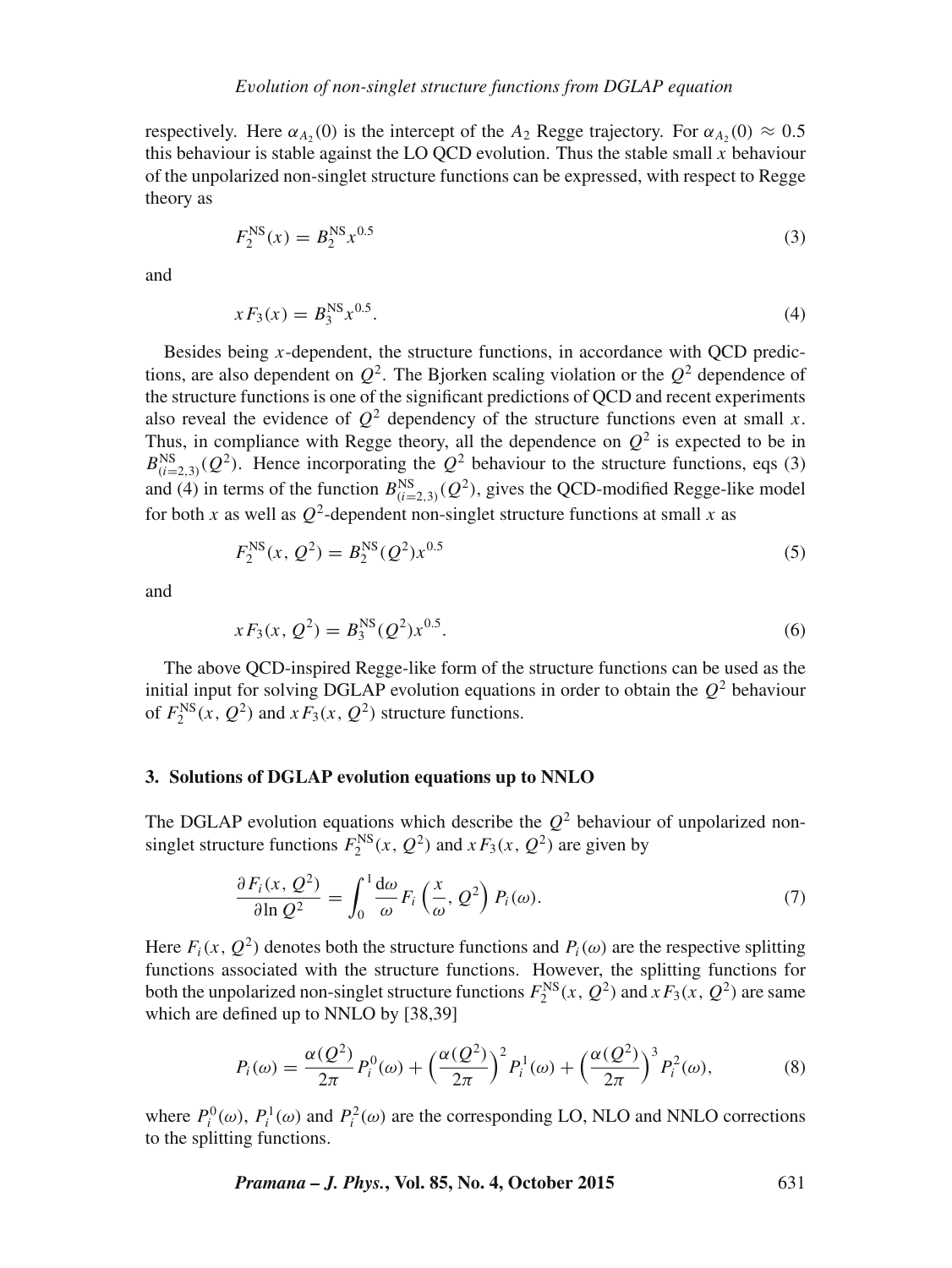In LO, NLO and NNLO, the running coupling constant  $\alpha(t)/2\pi$  has the forms [40],

$$
\left(\frac{\alpha(t)}{2\pi}\right)_{\text{LO}} = \frac{2}{\beta_0 t},\tag{9}
$$

$$
\left(\frac{\alpha(t)}{2\pi}\right)_{\text{NLO}} = \frac{2}{\beta_0 t} \left[1 - \frac{\beta_1 \ln t}{\beta_0^2 t}\right]
$$
\n(10)

and

$$
\left(\frac{\alpha(t)}{2\pi}\right)_{\text{NNLO}} = \frac{2}{\beta_0 t} \left[1 - \frac{\beta_1 \ln t}{\beta_0^2 t} + \frac{1}{\beta_0^2 t^2} \left[\left(\frac{\beta_1}{\beta_0}\right)^2\right] \times (\ln^2 t - \ln t - 1) + \frac{\beta_2}{\beta_0} \right],\tag{11}
$$

where  $\beta_0 = 11 - \frac{2}{3} N_F$ ,  $\beta_1 = 102 - \frac{38}{3} N_F$  and  $\beta_2 = \frac{2857}{18} - \frac{6673}{18} N_F + \frac{325}{54} N_F^2$  are the onetwo- and three-loop corrections to the QCD  $\beta$ -function.

Substituting the respective splitting functions along with the corresponding running coupling constant in (7), the DGLAP evolution equations in LO, NLO and NNLO become

$$
\frac{\partial F_i(x,t)}{\partial t} = \left(\frac{\alpha(t)}{2\pi}\right)_{\text{LO}} \left[\frac{2}{3}\{3+4\ln(1-x)\} F_i(x,t) + I_1(x,t)\right],\tag{12}
$$

$$
\frac{\partial F_i(x,t)}{\partial t} = \left(\frac{\alpha(t)}{2\pi}\right)_{\text{NLO}} \left[\frac{2}{3}\{3+4\ln(1-x)\}F_i(x,t) + I_1(x,t)\right] + \left(\frac{\alpha(t)}{2\pi}\right)_{\text{NLO}}^2 I_2(x,t)
$$
\n(13)

and

$$
\frac{\partial F_i(x,t)}{\partial t} = \left(\frac{\alpha(t)}{2\pi}\right)_{\text{NNLO}} \left[\frac{2}{3}\{3+4\ln(1-x)\}F_i(x,t) + I_1(x,t)\right]
$$

$$
+ \left(\frac{\alpha(t)}{2\pi}\right)_{\text{NNLO}}^2 I_2(x,t) + \left(\frac{\alpha(t)}{2\pi}\right)_{\text{NNLO}}^3 I_3(x,t),\tag{14}
$$

respectively, in terms of the variable  $t = \ln(Q^2/\Lambda^2)$  instead of  $Q^2$ , where  $\Lambda$  is the QCD cut-off parameter. The integral functions are given by

$$
I_1(x,t) = \int_x^1 \frac{d\omega}{1-\omega} \left\{ \frac{1+\omega^2}{\omega} F\left(\frac{x}{\omega},t\right) - 2F_i(x,t) \right\},\tag{15}
$$

$$
I_2(x,t) = \int_x^1 \frac{d\omega}{\omega} P^2(\omega) F_i\left(\frac{x}{\omega}, t\right)
$$
 (16)

632 *Pramana – J. Phys.***, Vol. 85, No. 4, October 2015**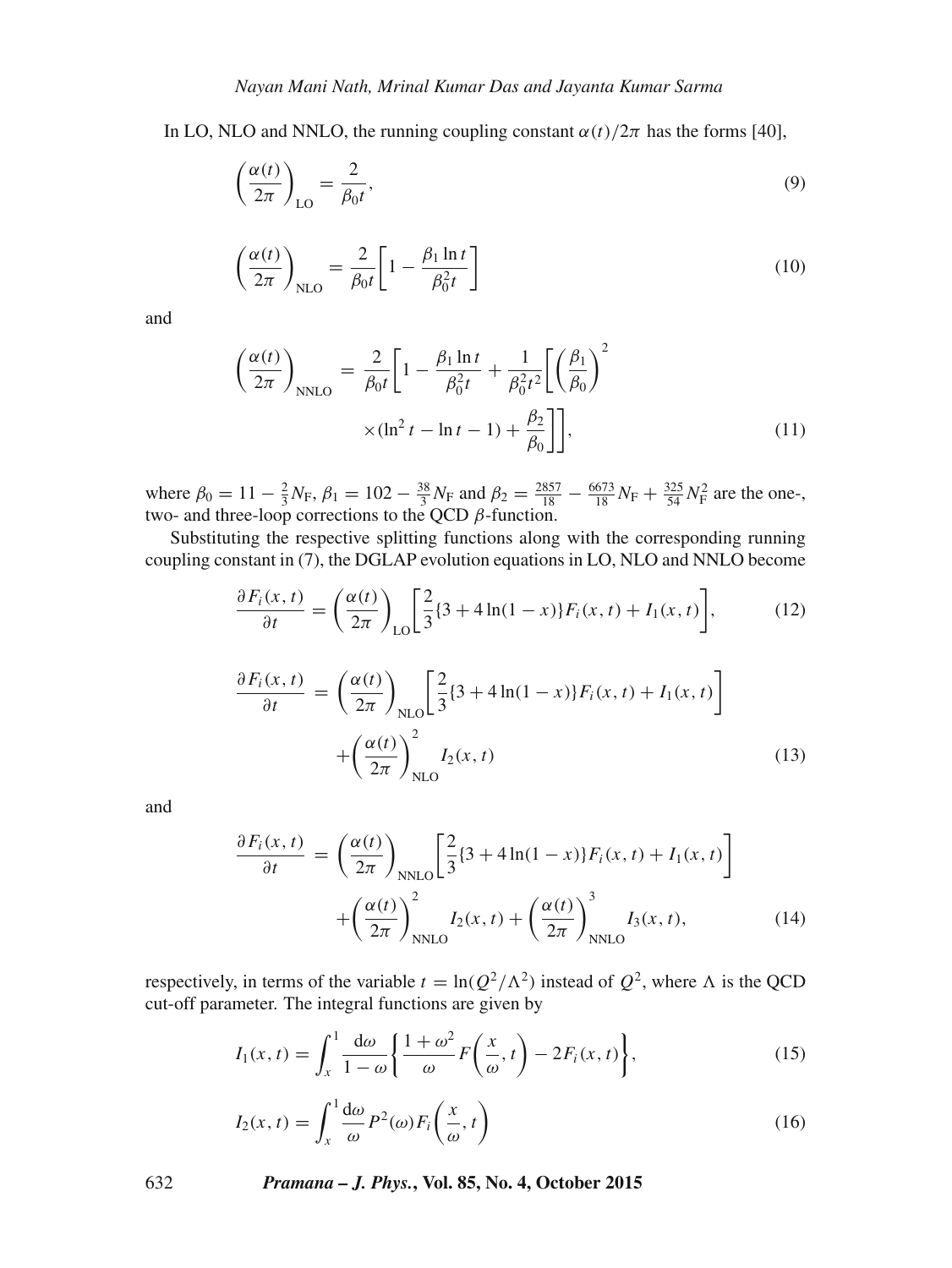and

$$
I_3(x,t) = \int_x^1 \frac{d\omega}{\omega} P^2(\omega) F_i\left(\frac{x}{\omega},t\right).
$$
 (17)

One can now solve the DGLAP equations by considering  $F_i^{NS}(x, t) = A_i^{NS} x^{0.5}$  as the initial input. First, the solution of DGLAP equations in LO is discussed explicitly and then extended the same formalism to obtain the solutions in NLO and NNLO.

The DGLAP evolution equations (12) which describe the  $Q^2$  behaviour of  $F_2^{\text{NS}}(x, Q^2)$ and  $F_3^{\text{NS}} = xF_3(x, Q^2)$  structure functions in LO are given by [24,25]

$$
\frac{\partial F_i^{\text{NS}}(x,t)}{\partial t} = \left(\frac{\alpha(t)}{2\pi}\right)_{\text{LO}} \left[\frac{2}{3}\{3+4\ln(1-x)\} F_i^{\text{NS}}(x,t) + \frac{4}{3} \int_x^1 \frac{\mathrm{d}\omega}{1-\omega} \left\{\frac{1+\omega^2}{\omega} F_i^{\text{NS}}\left(\frac{x}{\omega},t\right) - 2F_i^{\text{NS}}(x,t)\right\}\right].\tag{18}
$$

Here the equations are expressed in terms of the variable  $t = \ln(Q^2/\Lambda^2)$  instead of  $Q^2$ , where  $\Lambda$  is the QCD cut-off parameter.

Now, substituting

$$
F_i^{\rm NS}(x,t) = B_i^{\rm NS}(t)x^{0.5}
$$
 (19)

and

$$
F_i^{\text{NS}}\left(\frac{x}{\omega}, \mathcal{Q}^2\right) = B_i^{\text{NS}}(t)\left(\frac{x}{\omega}\right)^{0.5} = F_i^{\text{NS}}(x, t)\omega^{-0.5}
$$
\n<sup>(20)</sup>

in eq. (18) we get

$$
x^{0.5} \frac{dB_i^{NS}(t)}{dt} = \left(\frac{\alpha(t)}{2\pi}\right)_{LO} \left[\frac{2}{3} \{3 + 4\ln(1 - x)\}\right] + \frac{4}{3} \int_x^1 \frac{d\omega}{1 - \omega} \left\{\frac{1 + \omega^2}{\omega} \omega^{-0.5} - 2\right\} \right] B_i^{NS}(t) x^{0.5}
$$
(21)

or

$$
\frac{dB_i^{NS}(t)}{B_i^{NS}(t)} = \left(\frac{\alpha(t)}{2\pi}\right)_{LO} \left[\frac{2}{3}\{3+4\ln(1-x)\}\right] + \frac{4}{3} \int_x^1 \frac{d\omega}{1-\omega} \left\{\frac{1+\omega^2}{\omega}\omega^{-0.5} - 2\right\} dt
$$
\n(22)

which can be solved to have

$$
B_i^{\text{NS}}(t) = C \exp\left[P(x) \int \left(\frac{\alpha(t)}{2\pi}\right)_{\text{LO}} \mathrm{d}t\right].
$$
 (23)

Here

$$
P(x) = \frac{2}{3} \{3 + 4\ln(1 - x)\} + \frac{4}{3} \int_{x}^{1} \frac{d\omega}{1 - \omega} \left\{ \frac{1 + \omega^2}{\omega} \omega^{-0.5} - 2 \right\}
$$
(24)

*Pramana – J. Phys.***, Vol. 85, No. 4, October 2015** 633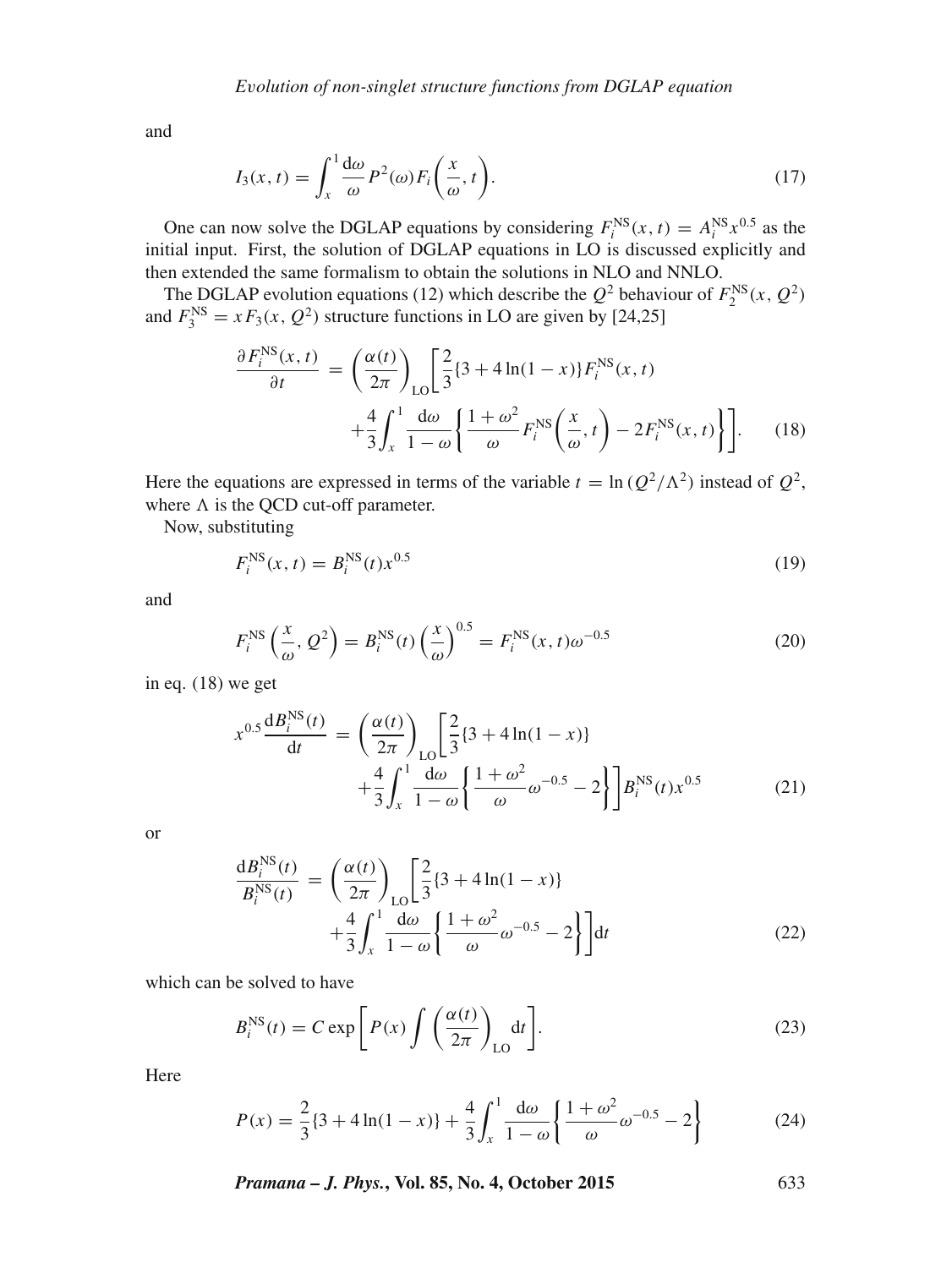and C is a constant originated due to integration. Equation (23) gives the  $Q^2$ -dependent part of the structure functions, which is obtained by solving DGLAP equation analytically. Substituting the expression for  $B_i^{NS}(t)$  in eqs (5) and (6) we get

$$
F_i^{\text{NS}}(x,t) = C \exp\left[P(x)\int \left(\frac{\alpha(t)}{2\pi}\right)_{\text{LO}} \mathrm{d}t\right] x^{0.5}.\tag{25}
$$

Now, defining an input point

$$
F_i^{\text{NS}}(x, t_0) = C \exp\left[P(x) \int \left(\frac{\alpha(t)}{2\pi}\right)_{\text{LO}} \mathrm{d}t\right] x^{0.5} \bigg|_{t=t_0},\tag{26}
$$

at any  $t = t_0$  and dividing eq. (25) by eq. (26) and rearranging a bit we obtain the t evolution of  $F_i^{\text{NS}}(x, t)$  with respect to the input point  $F_i^{\text{NS}}(x, t_0)$  as

$$
F_i^{\rm NS}(x,t) = F_i^{\rm NS}(x,t_0) \exp\left[P(x) \int_{t_0}^t \left(\frac{\alpha(t)}{2\pi}\right)_{\rm LO} dt\right] x^{0.5}.
$$
 (27)

Proceeding in a similar way, the DGLAP eqs (13) and (14), in NLO and NNLO can be solved to have the solutions representing t evolution of  $F_i^{NS}(x, t)$  structure functions as

$$
F_i^{\text{NS}}(x, t) = F_i^{\text{NS}}(x, t_0) \exp\left[P(x) \int_{t_0}^t \left(\frac{\alpha(t)}{2\pi}\right)_{\text{NLO}} dt + Q(x) \int_{t_0}^t \left(\frac{\alpha(t)}{2\pi}\right)_{\text{NLO}}^2 dt\right]
$$
(28)

and

$$
F_i^{\text{NS}}(x, t) = F_i^{\text{NS}}(x, t_0) \exp\left[P(x) \int_{t_0}^t \left(\frac{\alpha(t)}{2\pi}\right)_{\text{NNLO}} dt + Q(x) \int_{t_0}^t \left(\frac{\alpha(t)}{2\pi}\right)_{\text{NNLO}}^2 dt + R(x) \int_{t_0}^t \left(\frac{\alpha(t)}{2\pi}\right)_{\text{NNLO}}^3 dt\right], \quad (29)
$$

respectively. Here,

$$
Q(x) = \int_x^1 \frac{d\omega}{\omega} P^2(\omega) \omega^{-0.5} \quad \text{and} \quad R(x) = \int_x^1 \frac{d\omega}{\omega} P^2(\omega) \omega^{-0.5}.
$$

Substituting the expressions for running coupling constant in LO, NLO and NNLO, respectively and then performing the corresponding integrations, we shall obtain the  $Q^2$ evolution of structure functions from eqs (27), (28) and (29).

The non-singlet structure functions  $F_2^{\text{NS}}(x, Q^2)$  and  $xF_3(x, Q^2)$  evolved in accordance with  $(27)-(29)$  are depicted in figures 1, 2 and 3 in comparison with the experimental and parametrization results taken from NMC, NNPDF, CCFR, NuTeV, CHORUS, CDHSW and MSTW Collaborations. As NuTeV, CHORUS, CDHSW and MSTW data for  $xF_3(x, Q^2)$  have similar x bins (within the range  $x \leq 0.045$  of consideration), they are combined in figure 3, and the CCFR data at different  $x$ , are plotted separately in figure 2. In order to obtain the evolution of structure functions, a suitable input point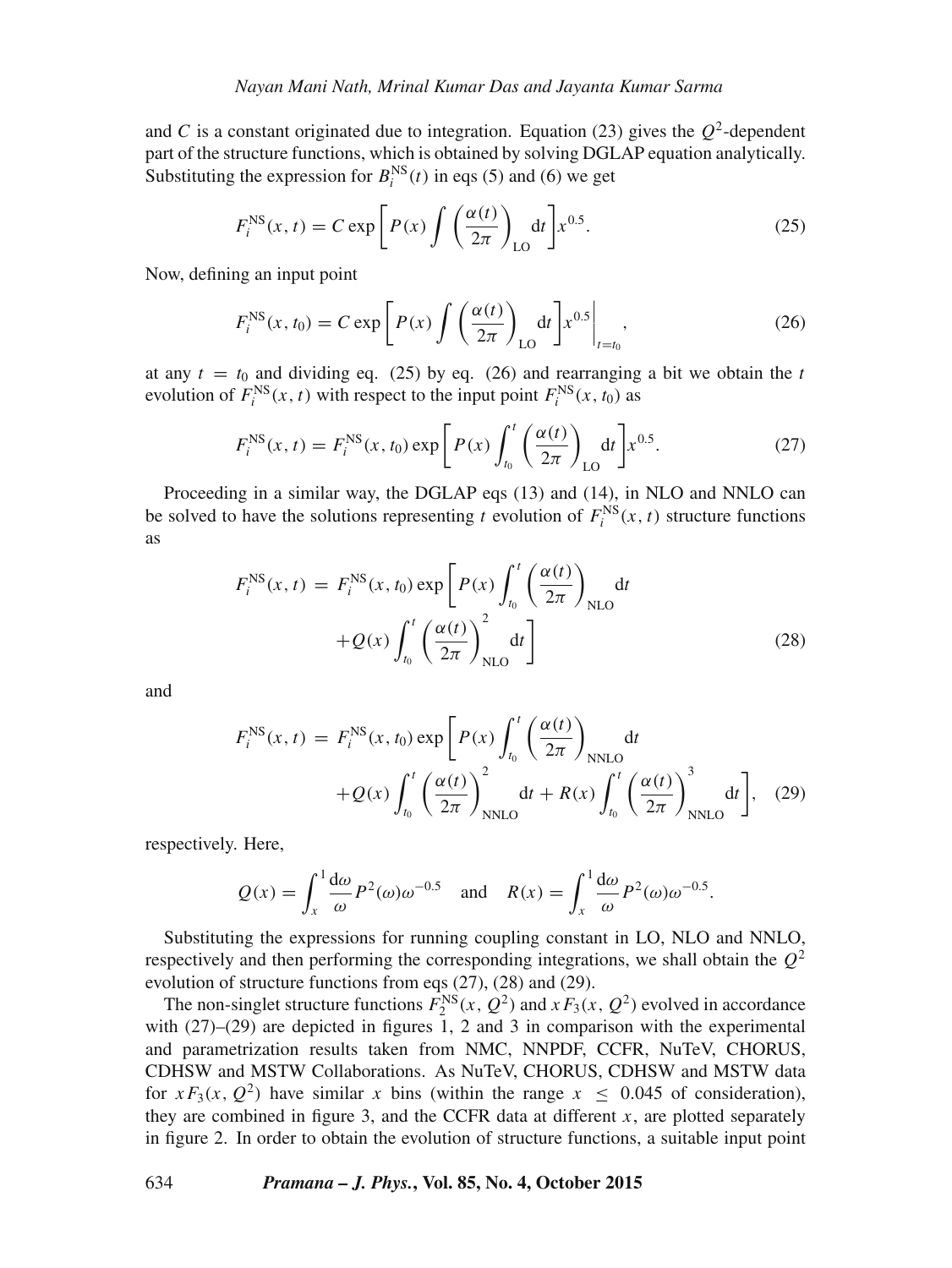

**Figure 1.**  $Q^2$  evolution of  $F_2^{NS}(x, Q^2)$  structure functions in accordance with eqs (27)–(29) in comparison with NMC [29] and NNPDF [34] results. For clarity, the points are offset by the amount given in parenthesis.

 $F_i^{\text{NS}}(x, t_0)$  is required. The input point can be considered from the experimental data. If the input point is more accurate and precise, better results can be expected. Therefore, a point with minimum experimental errors is considered as input point at each value of  $x$ 



**Figure 2.**  $Q^2$  evolution of  $xF_3(x, Q^2)$  structure functions in accordance with eqs (27)–(29) in comparison with CCFR [30] results. For clarity, the points are offset by the amount given in parenthesis.

*Pramana – J. Phys.***, Vol. 85, No. 4, October 2015** 635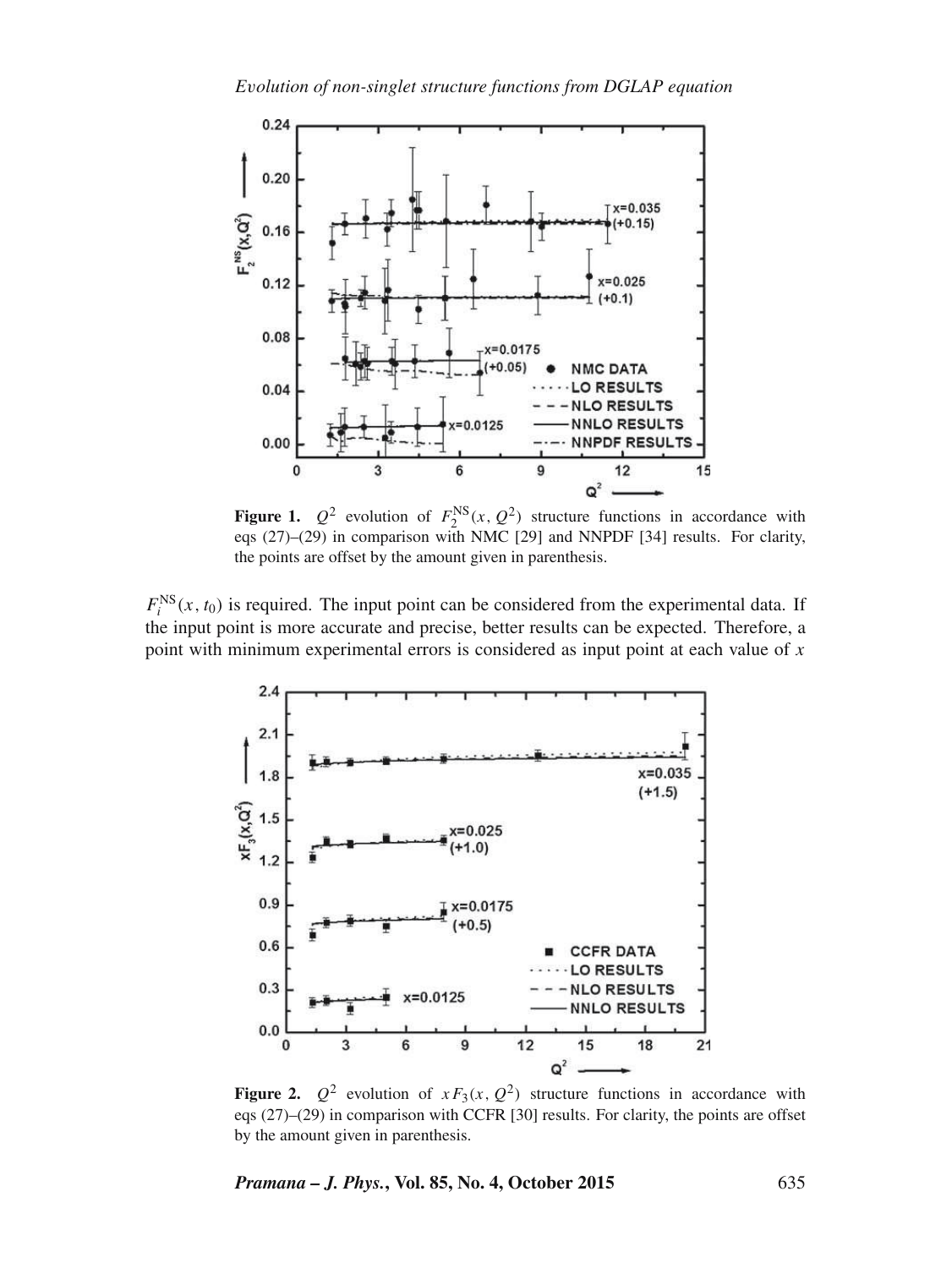

**Figure 3.**  $Q^2$  evolution of  $xF_3(x, Q^2)$  structure functions in accordance with eqs (27)–(29) in comparison with NuTeV [31], CHORUS [32], CDHSW [33] and MSTW [35] results. For clarity, the points are offset by the amount given in parenthesis.

to evolve the structure functions with respect to that point against  $Q^2$ . The figures show a very good agreement between the theoretical and experimental results.

# **4. Conclusion**

In this paper, an attempt was made to investigate the efficiency of a Regge-inspired ansatz as the initial input to DGLAP equations in evolving non-singlet structure functions at small  $x$ . The investigation was performed by solving DGLAP equations up to NNLO, applying the ansatz as the initial input, and performing phenomenological analysis of the solutions in comparison with the experimental and parametrization results taken from NMC, CCFR, NuTeV, CHORUS, CDHSW, NNPDF and MSTW Collaborations. A very good agreement between the theoretical and experimental results within the considered kinematical range  $x \le 0.045$  and  $Q^2 \le 20.0$  GeV<sup>2</sup> was observed. The initial parametrization did not require any arbitrary parameter to be fitted and the unknown  $Q^2$ -dependent functions  $B_{i=2,3}^{NS}(t)$  were determined analytically. Therefore, obtaining inaccurate results was unfeasible. Thus, in accordance with the phenomenological success achieved in this study, it is concluded that the simple QCD-featured Regge-behaved ansatz is capable of evolving non-singlet structure functions with  $Q^2$  in accordance with DGLAP equation at small  $x$ .

# **Acknowledgements**

The authors gratefully acknowledge the financial support from DAE-BRNS, India, under sanction No. 2012/37P/36/BRNS/2018 dated 24 Nov. 2012.

# 636 *Pramana – J. Phys.***, Vol. 85, No. 4, October 2015**